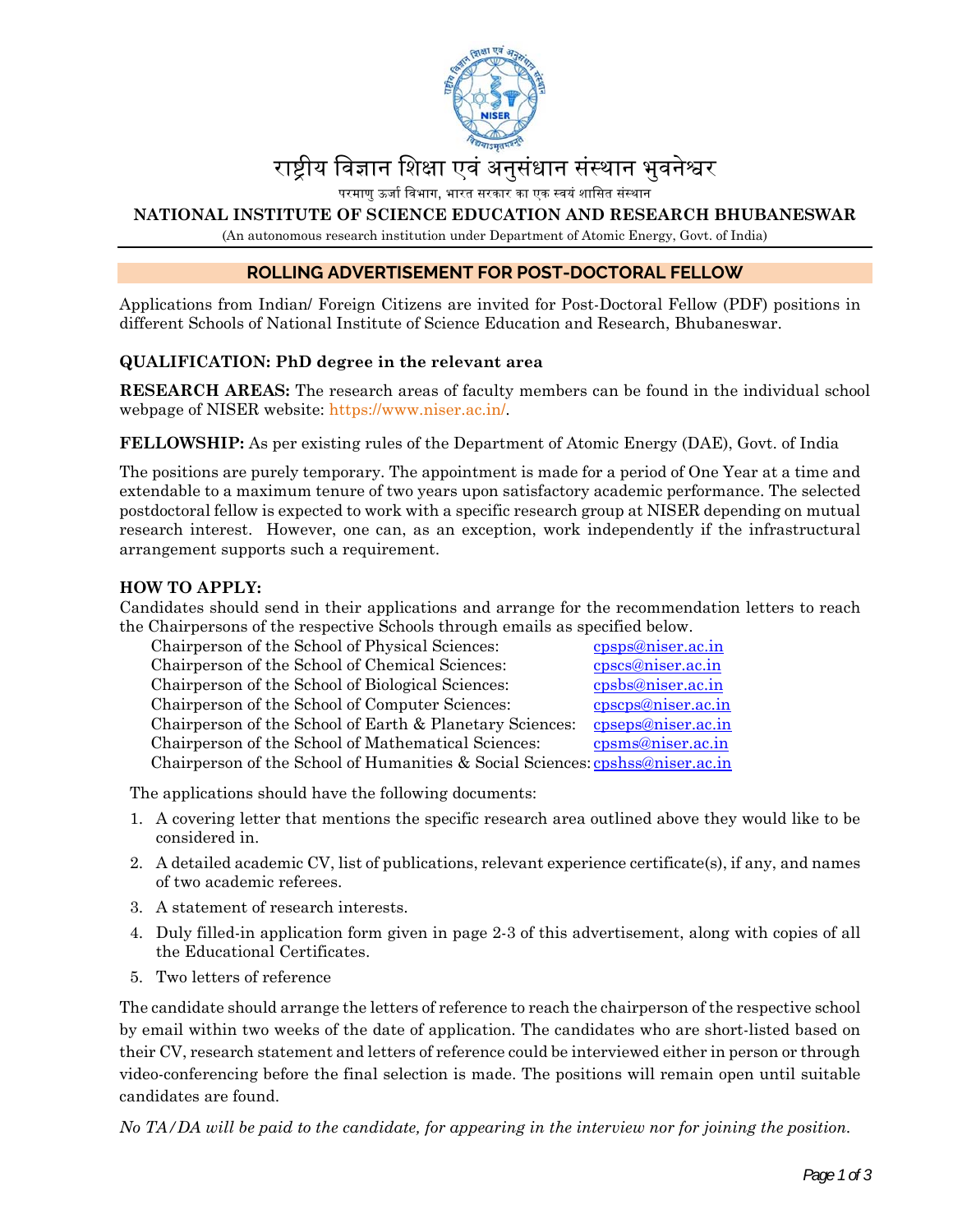

# राष्ट्रीय विज्ञान शिक्षा एवं अनुसंधान संस्थान भुवनेश्वर

परमाणु ऊर्जा विभाग, भारत सरकार का एक स्वयं शासित संस्थान

## **NATIONAL INSTITUTE OF SCIENCE EDUCATION AND RESEARCH BHUBANESWAR**

(An autonomous research institution under Department of Atomic Energy, Govt. of India)

# पोस्ट डॉक्टोरल फेलो के भर्ती के लिए आवेदन पत्र

**Application for "Post-Doctoral Fellow"** 

*Paste your recent colour photograph* 

| आवेदन करने वाले स्कूल का नाम / $\rm Name$ of the $\rm School$ applying for: $\rm _1$ |  |
|--------------------------------------------------------------------------------------|--|
|                                                                                      |  |

 $\_$  ,  $\_$  ,  $\_$  ,  $\_$  ,  $\_$  ,  $\_$  ,  $\_$  ,  $\_$  ,  $\_$  ,  $\_$  ,  $\_$  ,  $\_$  ,  $\_$  ,  $\_$  ,  $\_$  ,  $\_$  ,  $\_$  ,  $\_$  ,  $\_$  ,  $\_$  ,  $\_$  ,  $\_$  ,  $\_$  ,  $\_$  ,  $\_$  ,  $\_$  ,  $\_$  ,  $\_$  ,  $\_$  ,  $\_$  ,  $\_$  ,  $\_$  ,  $\_$  ,  $\_$  ,  $\_$  ,  $\_$  ,  $\_$  ,  $\_$  ,  $\_$  ,  $\_$  ,  $\_$  ,  $\_$  ,  $\_$  ,  $\_$  ,  $\_$  ,  $\_$  ,  $\_$  ,  $\_$  ,  $\_$  ,  $\_$  ,  $\_$  ,  $\_$  ,  $\_$  ,  $\_$  ,  $\_$  ,  $\_$  ,  $\_$  ,  $\_$  ,  $\_$  ,  $\_$  ,  $\_$  ,  $\_$  ,  $\_$  ,  $\_$  ,  $\_$  ,  $\_$  ,  $\_$  ,  $\_$  ,  $\_$  ,  $\_$  ,  $\_$  ,  $\_$  ,  $\_$  ,  $\_$  ,

\_\_\_\_\_\_\_\_\_\_\_\_\_\_\_\_\_\_\_\_\_\_\_\_\_\_\_\_\_\_\_\_\_\_\_\_\_\_\_\_\_\_\_\_\_\_\_\_\_\_\_\_\_\_\_\_\_\_\_\_\_\_\_\_\_\_\_\_\_\_\_\_\_\_\_\_\_\_\_\_\_\_\_\_\_\_\_\_\_\_\_

पर्ासंिगक अनुसंधान क्षेतर् / Relevant research area: \_\_\_\_\_\_\_\_\_\_\_\_\_\_\_\_\_\_\_\_\_\_\_\_\_\_\_\_\_\_\_\_\_\_\_\_\_\_\_\_\_\_\_\_\_\_\_\_\_\_\_\_

1. पूरा नाम (स्पष्ट अक्षरों में) | Full Name (In Block Letters):

| 3. जन्मतिथि   Date of Birth                                                                                               | <u> 1989 - Johann Barbara, martxa alemaniar populari (</u> |                                                                                                                       |
|---------------------------------------------------------------------------------------------------------------------------|------------------------------------------------------------|-----------------------------------------------------------------------------------------------------------------------|
| राष्ट्रीयता   Nationality<br>4.                                                                                           | <u> 1989 - Johann Stein, marwolaethau a bh</u>             |                                                                                                                       |
| 5.   पत्राचार के लिए डाक का पता                                                                                           |                                                            |                                                                                                                       |
| Postal Address for Correspondence                                                                                         |                                                            | <u> 1989 - Johann Harry Harry Harry Harry Harry Harry Harry Harry Harry Harry Harry Harry Harry Harry Harry Harry</u> |
|                                                                                                                           |                                                            |                                                                                                                       |
|                                                                                                                           |                                                            |                                                                                                                       |
| 6. स्थाई पता   Permanent Address                                                                                          |                                                            |                                                                                                                       |
|                                                                                                                           |                                                            | <u> 1989 - Johann Stoff, deutscher Stoff, der Stoff, der Stoff, der Stoff, der Stoff, der Stoff, der Stoff, der S</u> |
|                                                                                                                           |                                                            | <u> 1989 - Johann Harry Harry Harry Harry Harry Harry Harry Harry Harry Harry Harry Harry Harry Harry Harry Harry</u> |
|                                                                                                                           |                                                            |                                                                                                                       |
| 7. (a) कॉन्टैक्ट नं   Contact No.                                                                                         |                                                            |                                                                                                                       |
| (b) ई-मेल   E-mail                                                                                                        |                                                            |                                                                                                                       |
| 8. क्या अ.जा./ अ.ज.जा./अ.पि.व./ शा.वि. में आते हैं ?                                                                      |                                                            |                                                                                                                       |
| Whether belongs to SC/ST/OBC/PWD<br>(जाति प्रमाण-पत्र का नकल संलग्न किया जावे   Copy of Caste Certificate to be enclosed) |                                                            |                                                                                                                       |
| 9. आधार और पैन कार्ड नंबर    Aadhar (UIDAI) & PAN :_____________________________                                          |                                                            |                                                                                                                       |